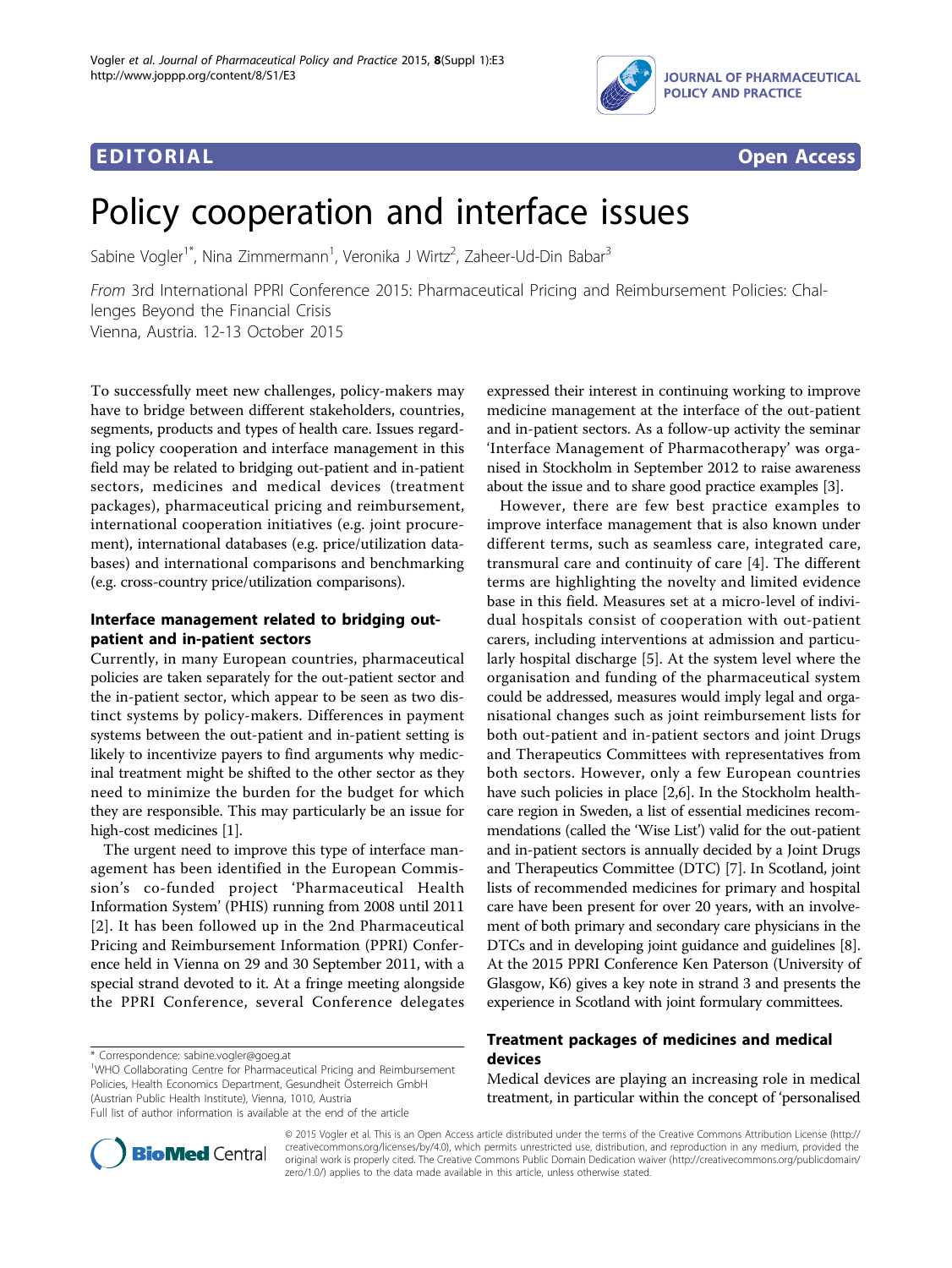<span id="page-1-0"></span>medicine' (or 'targeted medicine') which has gained increasing interest and funding including by the European Union.

However, in most countries, medical devices tend to be much less strictly regulated than medicines. Free pricing is usually applied to medical devices. Since there are no reimbursement mechanisms for medical devices, costs are, in principle, borne by patients or in the case of hospital care by hospitals. When it comes to the 'treatment package' composed of a medicine for treatment and a medical device for diagnostic purposes, substantial differences have been identified between European countries that have reimbursement systems for combined diagnostics and therapeutics (e.g. Germany, the UK and France), whereas for other countries (e.g. the Netherlands, Finland and Norway) no clear pathways for evaluation and funding of personalized medicine were identified [9]. An example can be found, for instance, in the treatment of breast cancer, with trastuzumab and diagnostics [10].

## Collaborative approaches

Recent developments have, once again, highlighted the need for further cooperation between countries and stakeholders. Over the last years, the cooperation between competent authorities of European countries has been strengthened, thanks to EU initiatives such as the High Level Pharmaceutical Forum (2006-2008) [11] and the Platform on Access to Medicines (2010-2013) [[12\]](#page-2-0) and voluntary initiatives, such as the PPRI project ([[13](#page-2-0)], see also E4). A major challenge for Member States cooperation was sofosbuvir for the treatment of hepatitis C, with its high price challenging the financial sustainability of publicly funded health care systems. In his key note at the 2015 PPRI conference (strand 3), Florent Dromzée (French Ministry of Health) draws lessons from the envisaged cooperation between EU Member States in the 'sofosbuvir case'.

In this context, supportive approaches through scientific evidence and cooperation between authorities and payers are highly valuable, and should go beyond the issue of pricing and reimbursement alone, but also consider prelaunch and post-launch activities (see [1], K2, P8). At the PPRI conference, Anna Nachtnebel (Ludwig Bolzmann Institute for HTA, Austria, O15) demonstrates the value of collaborative models for increasing efficiency of early assessment of medicines, at the example of oncology medicines, and Wim Goetsch (National Health Care Institute, the Netherlands, O13) highlights the need for strengthening cooperation between HTA agencies, taking sofosbuvir as an example.

The 2015 PPRI conference coincides with the 30-year anniversary of the Nairobi Conference on the Rational Use of Drugs (see also K3). The Essential Medicines List (EML) is an important tool to prioritise medicines reimbursement,

as part of Universal Health Coverage programs in countries; however, the criteria for inclusion into EML have been an issue of discussion given the recent inclusion of highly effective and high-priced medicines in EML (O14).

#### Acknowledgements

The authors thank all members of the Scientific Programme Committee for their valuable support in the organization of the PPRI Conference on 'Pharmaceutical Pricing and Reimbursement Policies: Challenges Beyond the Financial Crisis' held in Vienna on 12-13 October 2015. They are grateful for their highly appreciated comments to the programme and the review of the abstracts. The list of members of the Scientific Programme Committee is available at<http://whocc.goeg.at/Conference2015/ProgrammeCommittee>.

#### Authors' details <sup>1</sup>

<sup>1</sup>WHO Collaborating Centre for Pharmaceutical Pricing and Reimbursement Policies, Health Economics Department, Gesundheit Österreich GmbH (Austrian Public Health Institute), Vienna, 1010, Austria. <sup>2</sup>Department of Global Health, Boston University School of Public Health, Boston, MA 02118, USA. <sup>3</sup>School of Pharmacy, Faculty of Medical and Health Sciences, University of Auckland, Private Mail Bag 92019, Auckland, New Zealand.

#### Published: 5 October 2015

#### References

- WHO Regional Office for Europe: Access to new medicines in Europe: technical review of policy initiatives and opportunities for collaboration and research. 2015 [http://www.euro.who.int/ data/assets/pdf file/0003/ [273819/WHO-Medicines-Report-FINAL2015.pdf?ua=1\]](http://www.euro.who.int/__data/assets/pdf_file/0003/273819/WHO-Medicines-Report-FINAL2015.pdf?ua=1).
- 2. Vogler S, Habl C, Leopold C, Mazag J, Morak S, Zimmermann N: PHIS Hospital Pharma Report. Vienna: Pharmaceutical Health Information System (PHIS); 2010, http://whocc.goeg.at/Literaturliste/Dokumente/ BooksReports/PHIS\_Hospital%20Pharma\_Report.pdf. Accessed 15 July 2015.
- 3. Björkhem-Bergman L, Andersén-Karlsson E, Laing R, Diogene E, Melien O, Jirlow M, et al: Interface management of pharmacotherapy. Joint hospital and primary care drug recommendations. European Journal of Clinical Pharmacology 2013, 69(1):73-8.
- 4. Vogler S, Zimmermann N, Habl C, Leopold C, Habimana K, Mantel-Teeuwisse A, et al: Which notions are applied to describe the cooperation mechanisms between hospital sector and primary care? Analysis of terminology. 2013 [[http://whocc.goeg.at/Literaturliste/](http://whocc.goeg.at/Literaturliste/Dokumente/Posters/EAHP2013_PosterOHP084_TerminologyInterfaceManagement_final.pdf) [Dokumente/Posters/](http://whocc.goeg.at/Literaturliste/Dokumente/Posters/EAHP2013_PosterOHP084_TerminologyInterfaceManagement_final.pdf)
- [EAHP2013\\_PosterOHP084\\_TerminologyInterfaceManagement\\_final.pdf](http://whocc.goeg.at/Literaturliste/Dokumente/Posters/EAHP2013_PosterOHP084_TerminologyInterfaceManagement_final.pdf)]. 5. Simoens S, Spinewine A, Foulon V, Paulus D: Review of the costeffectiveness of interventions to improve seamless care focusing on
- medication. Int J Clin Pharm 2011, 33(6):909-917. 6. Vogler S, Zimmermann N, Habl C, Leopold C, Dolinar E: OHP-073 Survey of
- Interface Management Measures Regarding Medicines. Eur J Hosp Pharm 2013, 20(Suppl 1):A161. 7. Gustafsson LL, Wettermark B, Godman B, Andersén-Karlsson E, Bergman U,
- Hasselström J, et al: The 'Wise List'- A Comprehensive Concept to Select, Communicate and Achieve Adherence to Recommendations of Essential Drugs in Ambulatory Care in Stockholm. Basic & Clinical Pharmacology & Toxicology 2011, 108(4):224-33.
- 8. Herms S, Rutledge P: The Lothian Joint Formulary: overcoming the barriers to formulary success. Pharmacy in Practice 2002, 12(6):279-285.
- 9. Garfield S: Advancing access to personalized medicine: a comparative assessment of European reimbursement systems. Personalized Medicine Coalition 2011 [\[http://www.personalizedmedicinecoalition.org/Userfiles/PMC-](http://www.personalizedmedicinecoalition.org/Userfiles/PMC-Corporate/file/pmc_bridgehead_issue_brief_european_reimbursement.pdf)[Corporate/file/pmc\\_bridgehead\\_issue\\_brief\\_european\\_reimbursement.pdf\]](http://www.personalizedmedicinecoalition.org/Userfiles/PMC-Corporate/file/pmc_bridgehead_issue_brief_european_reimbursement.pdf).
- 10. Leopold C, Vogler S, Habl C, Mantel-Teeuwisse AK, Espin J: Personalised medicine as a challenge for public pricing and reimbursement authorities–A survey among 27 European countries on the example of trastuzumab. Health Policy 2013, 113(3):313-322.
- 11. European Commission Directorate-General Health and Consumers: High Level Pharmaceutical Forum. High Level Pharmaceutical Forum 2005- 2008. Conclusions and Recommendations. 2008, [http://bookshop.europa. eu/en/high-level-pharmaceutical-forum-2005-2008-pbND3008692/].